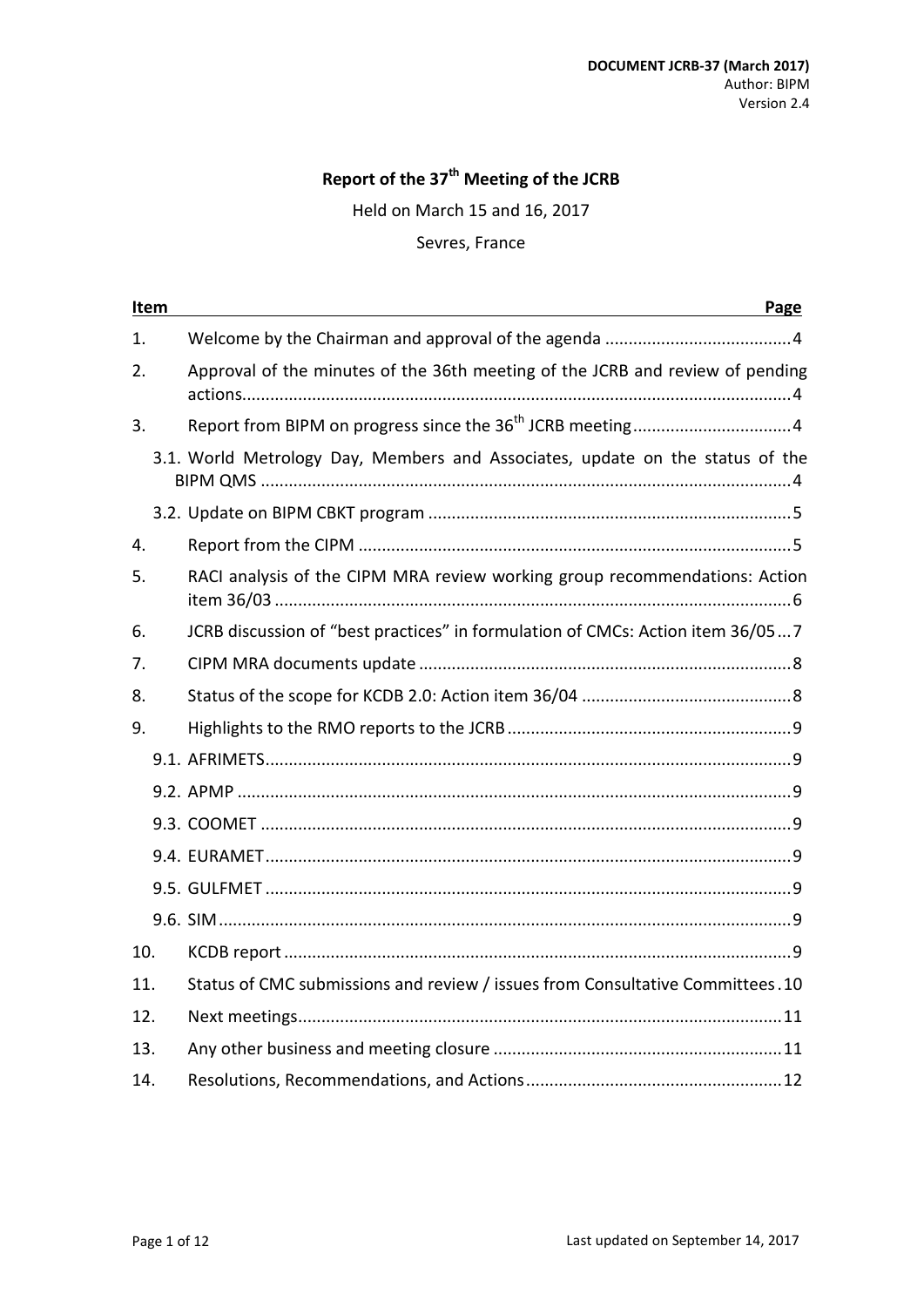# Participants

### **BIPM-CIPM**

# **Delegations**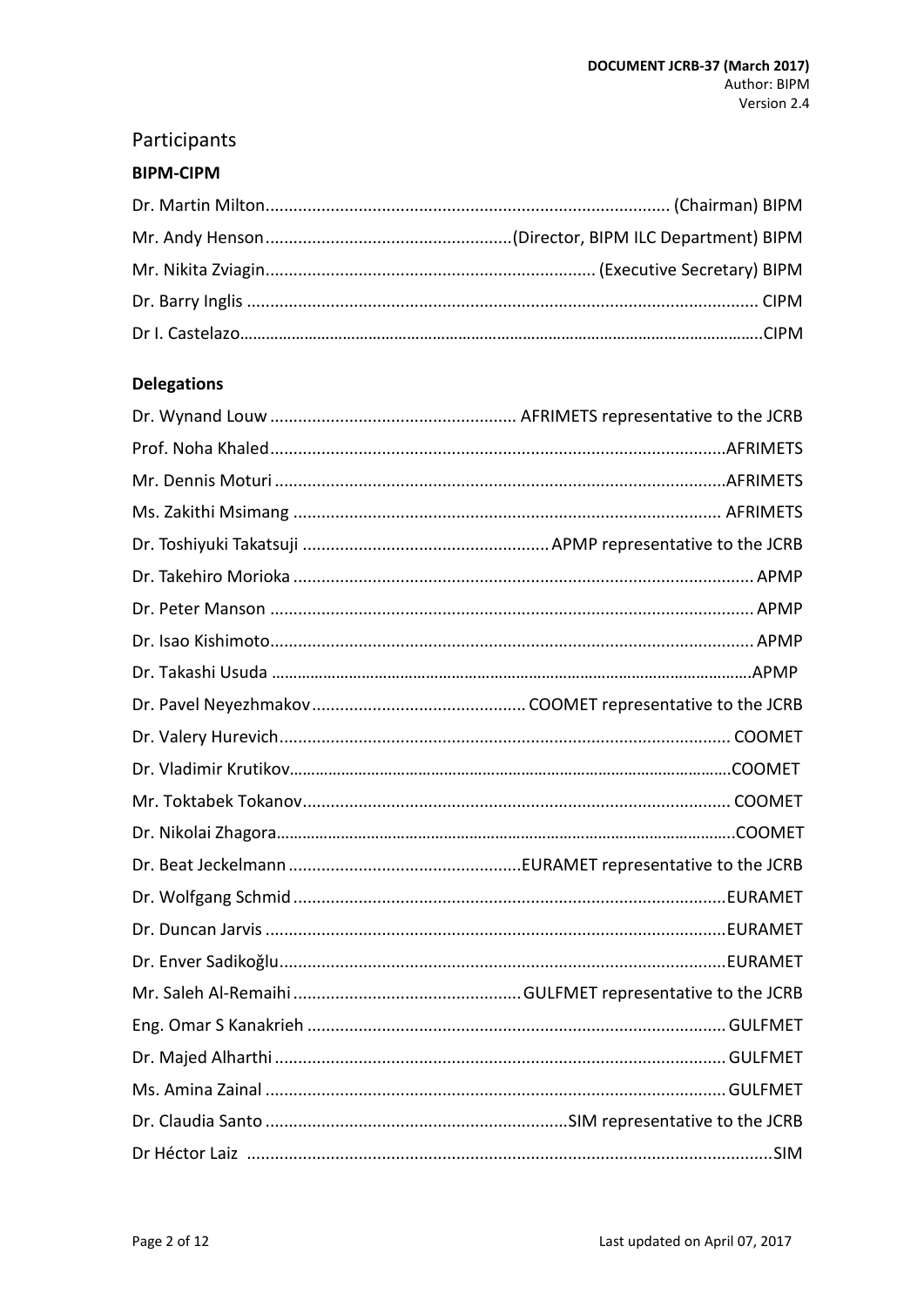#### **DOCUMENT JCRB-37 (March 2017)** Author: BIPM Version 2.4

## **Also in attendance**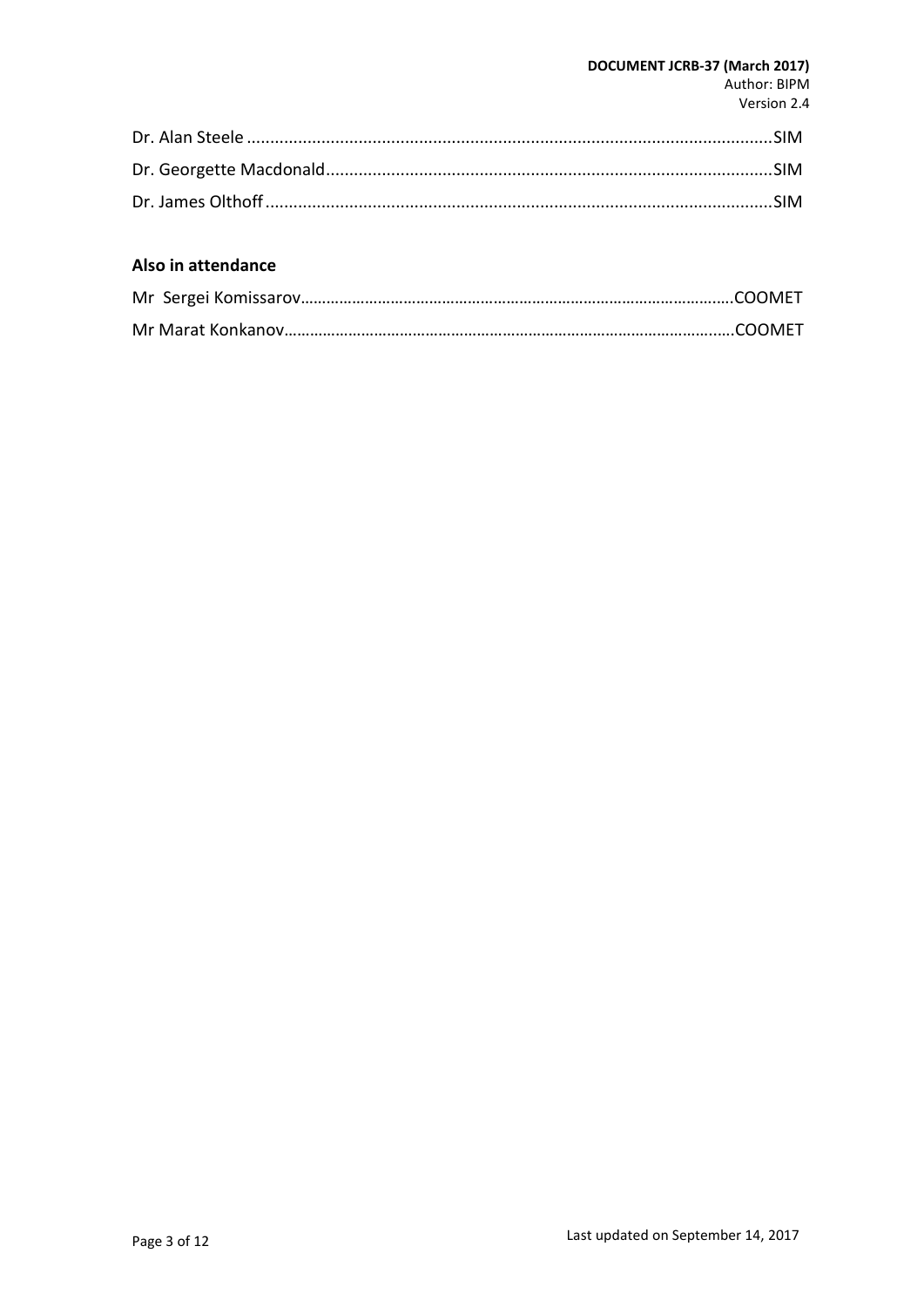### <span id="page-3-0"></span>**1. Welcome by the Chairman and approval of the agenda**

M.Milton, Director of the BIPM and Chairman of the JCRB, welcomed the delegates to the 37<sup>th</sup> meeting of the JCRB. The members of the JCRB delegations introduced themselves.

<span id="page-3-1"></span>The agenda of the 37<sup>th</sup> JCRB meeting was presented and approved without amendments.

# **2. Approval of the minutes of the 36th meeting of the JCRB and review of pending actions**

The minutes of the  $36<sup>th</sup>$  meeting of the JCRB were approved without amendments.

M. Milton reported on the status of actions agreed to at the  $36<sup>th</sup>$  JCRB meeting:

- − Action 36/01: Membership list was provided to RMOs by the JCRB Executive Secretary in December 2016.
- − Action 36/02: The presentation of the JCRB response to the CIPM MRA was delivered to the 2016 NMI Directors meeting.
- − Action 36/03: The draft RACI analysis will be discussed in agenda item 5.
- − Action 36/04: Status of KCDB 2.0 will be discussed in agenda item 8.
- − Action 36/05: a draft document reviewing "best practices" in formulation and submission of CMCs will be discussed in agenda item 6.
- − Resolution 36/2: The host and place of the 38<sup>th</sup> meeting of the JCRB will be discussed in agenda item 12.

# <span id="page-3-2"></span>**3.** Report from BIPM on progress since the 36<sup>th</sup> JCRB meeting

### <span id="page-3-3"></span>**3.1. World Metrology Day, Members and Associates, update on the status of the BIPM QMS**

A. Henson reported on developments at the BIPM since the  $36<sup>th</sup>$  meeting of the JCRB. The Important points of the report included:

- $-$  No changes in Members and Associates since the 36<sup>th</sup> JCRB meeting;
- − Having met the CIPM criteria for encouragement to become Member States, three Associates (Bolivia, Bosnia Herzegovina and Montenegro) have been considered by the CIPM and on their instruction formally encouraged by the BIPM to accede and become Member States. Should they choose to remain as Associates they will reach step one on the 'escalator' (graduated increasing subscriptions) in 2018;
- − The theme for the 2017 World Metrology Day will be "Measurements for transport", and the contributing NMI is INM from Colombia;
- − In 2018 World Metrology Day launches the information campaign on redefinition of SI. The partner NMI will be selected by EURAMET who are proposing to run a competition to identify which NMI (or NMIs, given the importance of the WMD theme the possibility of more than one NMI is being considered by EURAMET) will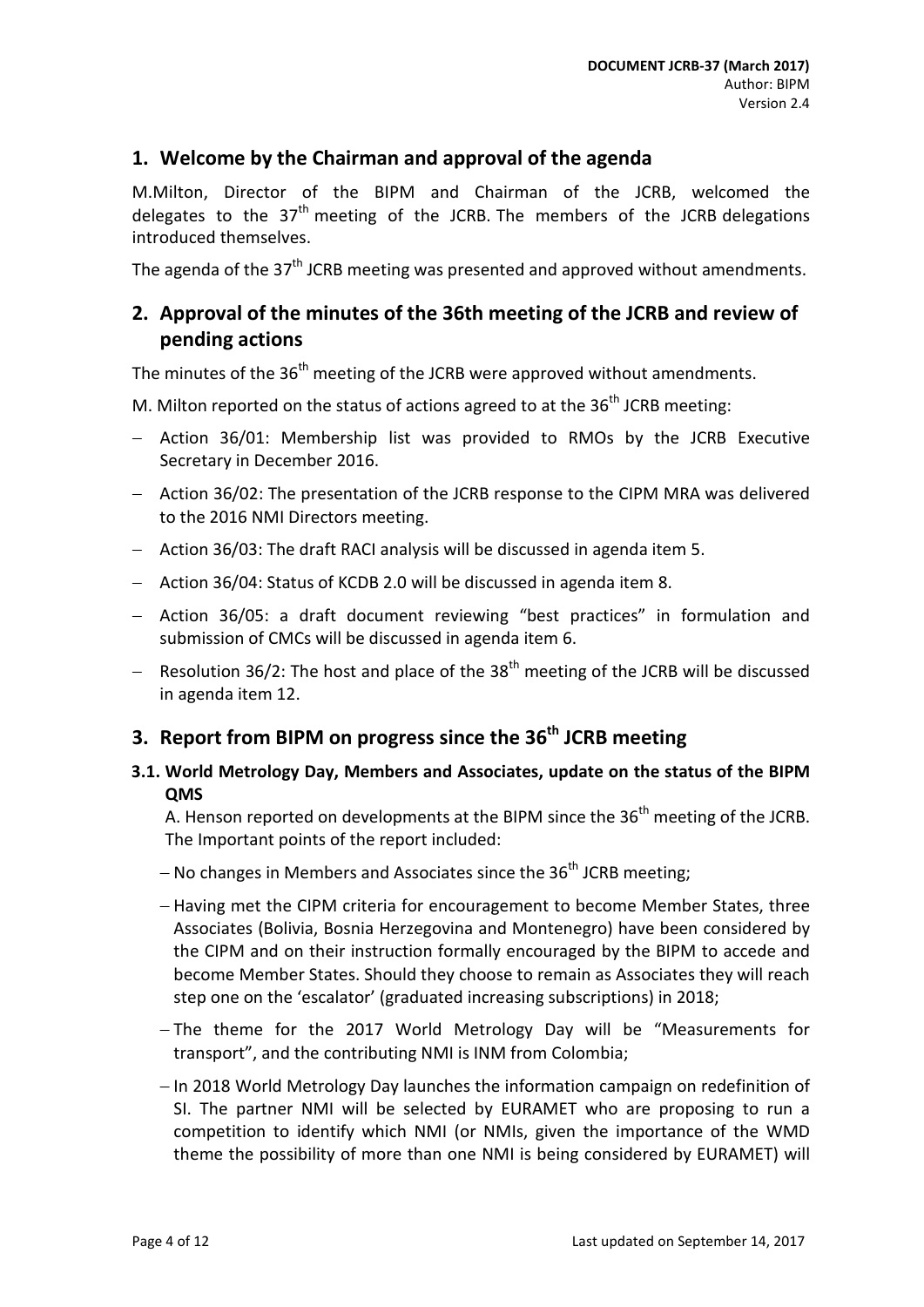partner. It was noted that as WMD 2018 precedes the CGPM, and thus redefinition cannot automatically be assumed, care will be needed with the poster and message.

- − 1st July 2017 is a cut-off date for papers to be accepted for publication with data to be considered for the CODATA-2017 adjustment.
- − JCRB Action 30/2 requires RMOs to have their Guidelines on Quality System and CMC reviews available from their websites and corresponding links are then available at BIPM website. This is case for all RMOs except for GULFMET. The JCRB agreed to the following action:

*Action 37/01: GULFMET to make available their guidance documents on QS and CMC review from their website and to provide a link to BIPM so it can be included on the JCRB webpage (according to JCRB Action 30/2).* 

− Work continues on the revision of ISO/IEC 17025. The DIS is out for comment and vote, which will close 22 March 2017. The WG44 Drafting Group will meet in early May 2017, and the full WG will meet in June 2017. The decision will be taken in June as to whether an FDIS will be required. The aim is still to publish in late 2017.

*[The BIPM report is available on the restricted-access JCRB working documents webpage, listed as [JCRB-37/03.01](http://www.bipm.org/cc/JCRB/Restricted/37/37-03.0_BIPM_Report_Progress.v3.pptx)]* 

A. Henson gave a presentation reporting on the status of the BIPM QMS. This included BIPM measurement services activity statistics, numbers of QMS documents, dates and status of peer and internal reviews, status of preventive/corrective actions raised internally and from complaints, customer feedback, and continuous improvement. The last global peer review took place on 8-9 November 2016. It was conducted by Dr. Enver Sadikoğlu, EURAMET TC-Q Chair. The comments were minor and the BIPM draft responses to global peer review findings were presented.

*[The BIPM QMS report is available on the restricted-access JCRB working documents webpage, listed as [JCRB-37/03.02](http://www.bipm.org/cc/JCRB/Restricted/37/BIPM_QMS_presentation_to_JCRB_2017.pptx)]*

### <span id="page-4-0"></span>**3.2. Update on BIPM CBKT program**

C. Kuanbaev reported on progress of the BIPM Capacity Building and Knowledge transfer (CBKT) Programme. He talked about the Programme goals and activities, demonstrated the BIPM model for laboratory-based CBKT, and reported also about all initiatives: completed, ongoing and future. For future 2017 "Sound beginning in the CIPM MRA" course a more detailed analysis of applications was presented as the RMOs will be shortly involved in the candidate selection process.

*[The CBKT course update report is available on the restricted-access JCRB working documents webpage, listed as [JCRB-37/03.03](http://www.bipm.org/cc/JCRB/Restricted/37/CBKT_course-Updates-14.03.2017--.pptx)]*

## <span id="page-4-1"></span>**4. Report from the CIPM**

B. Inglis delivered a report from the CIPM. Three new members were provisionally elected to the CIPM in December 2016: Dr M. L. Rastello (Italy), Dr H. Laiz (Argentina) and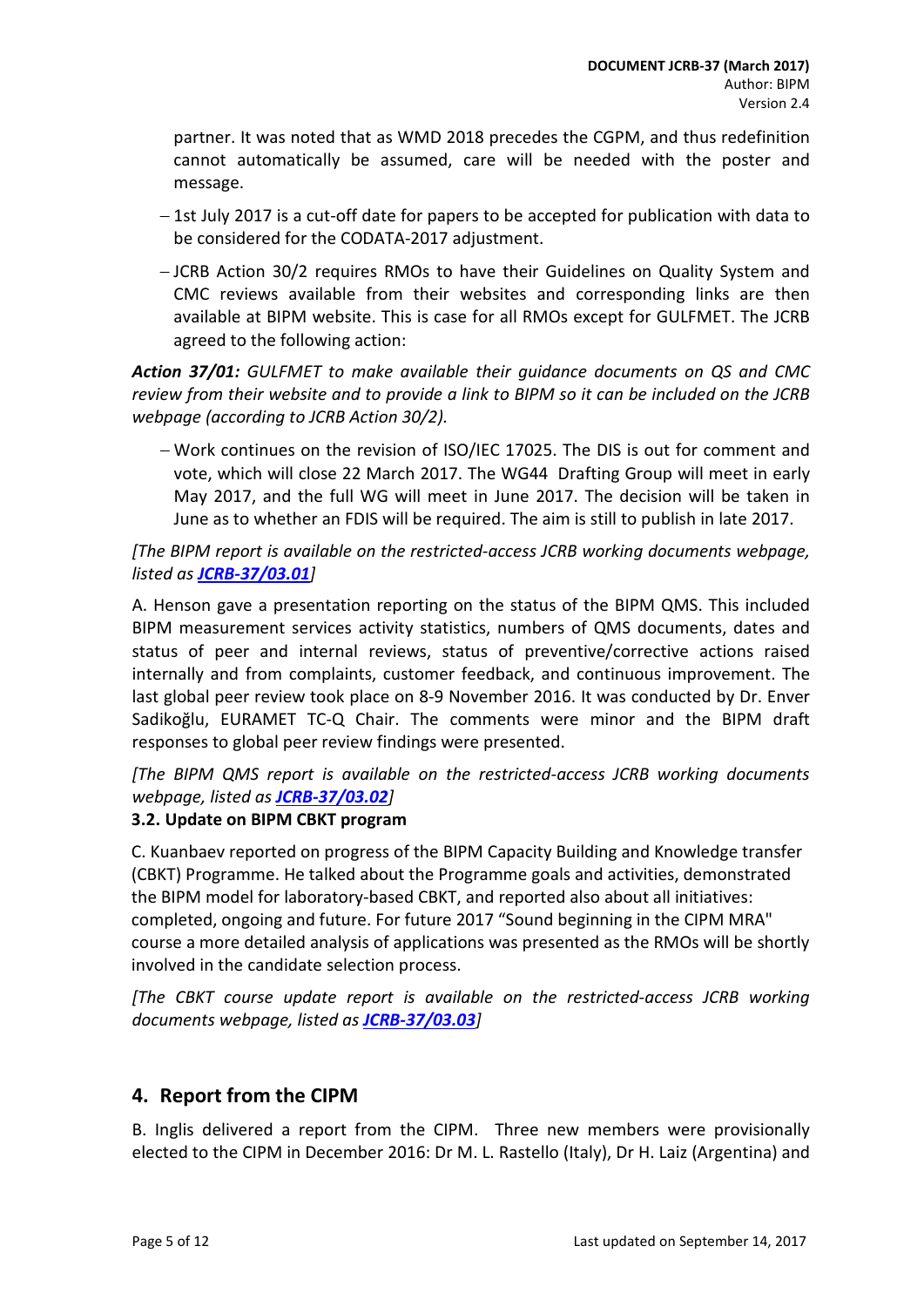Dr M. Sene (United Kingdom). Work on specific issues in the CIPM is now realised with the use of targeted subcommittees and working groups. B.Inglis presented the document "*Discussion points from the meeting of the CIPM ad hoc Working Group on Implementing the Recommendations from the Review of the CIPM MRA*" that took place at BIPM at 13-  $14<sup>th</sup>$  of March 2017, and gave the overview of it, including presenting the report of the WG, noting that the WG had produced a summary of actions for CC Presidents.

The JCRB interest focused primarily around Appendix II '*Summary of actions for the JCRB/RMO'* These actions included encouraging the JCRB:

- − to continue to make policy (beyond the review period) and suggestions to facilitate the process of continuous improvement
- − to use written papers supporting JCRB agenda points as these can be considered ahead of the meetings with time to allow consultation amongst RMO members, they lead to well informed delegations, and effective discussions at the meetings
- − to make best use of the existing links between RMOs and CCs established in the CC RMO WGs, which also help promote a harmonized approach.
- − to reflect on, review and revise the *'Rules and procedures for the JCRB'* to reflect the fact that the CIPM member designated to attend the JCRB may be the CIPM Secretary or another designated member of the CIPM, and to better reflect that the JCRB ToR states that the JCRB operates by consensus.
- − to ensure that the relationship between CMCs and services are adequately addressed in NMIs Quality Systems.

In the course of discussion JCRB agreed the following action:

*Action 37/02: BIPM to propose amendments to CIPM MRA-D-01 "Rules and procedures for the JCRB" to better reflect that the JCRB Terms of Reference require it to work by consensus, which is the normal modus operandi, and that voting is only used when consensus cannot be achieved.*

*[The document "Discussion points from the meeting of the CIPM ad hoc Working Group on Implementing the Recommendations from the Review of the CIPM MRA" with appendices is available on the restricted-access JCRB working documents webpage. listed as [JCRB-37/04.00](http://www.bipm.org/cc/JCRB/Restricted/37/CIPM_MRA_implementation_WG_meeting.pdf)]*

# <span id="page-5-0"></span>**5. RACI analysis of the CIPM MRA review working group recommendations: Action item 36/03**

A. Steele led a discussion of a draft RACI (Responsible, Accountable, Consulate and Informed) analysis of the CIPM MRA review working group recommendations. The draft document in Excel format was prepared by a task group of the JCRB in response to Action 36/03 of the  $36<sup>th</sup>$  JCRB meeting.

Discussion included 4 breakout groups each addressing a theme of the RACI analysis table for 45 minutes. Each group included at least one participant from each RMO. The four groups addressed: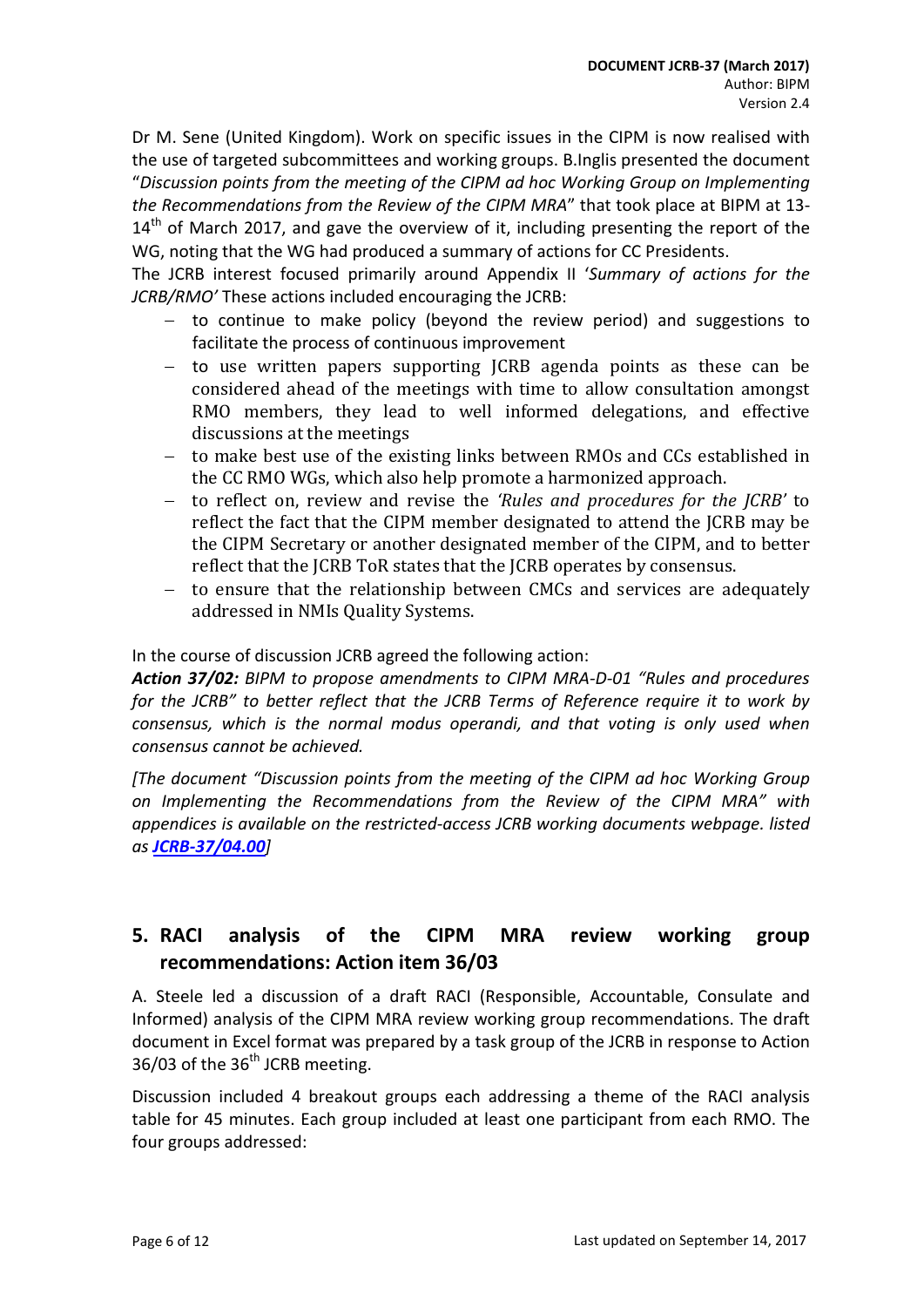"Governance and Organizational Communication", "Efficiency and Effectiveness", "Support for Countries and Economies with Emerging Metrology Systems (CEEMS)", and "BIPM Operations and Logistics for the KCDB".

After the break-out session each group reported on its progress. The general opinion was that one 45 minute session was not sufficient time to fully discuss all the corresponding points in the RACI draft document. Further reflection and discussion is required.

A. Steele remarked that he noticed a good level of engagement from the participants in all groups and it was concluded that the work should continue.

*[The draft Excel document on RACI Analysis can be found on the restricted-access JCRB working documents webpage as [JCRB-37/05.01](http://www.bipm.org/cc/JCRB/Restricted/37/JCRB_RACI_filled.xlsx).]* 

# <span id="page-6-0"></span>**6. JCRB discussion of "best practices" in formulation of CMCs: Action item 36/05**

C. Santo, who leads the Task Team comprising Beat Jeckelmann, Peter Manson, Zakithi Msimang, and Toshiyuki Takatsuji, led a discussion on a draft document reviewing "best practices" in formulation and submission of CMCs, focusing on the 'broad scope' challenge. She drew attention to the analysis of Peter Manson, which had been included in the papers. She remarked that the document now is only at the initial stage. The aim of the discussion is to formulate the main objectives and eliminate none crucial issues.

B. Inglis drew the attention of the JCRB to the discussion by the ad hoc Work Group meeting (held immediately prior to the JCRB) where it had been realised that there were different interpretations of what the term 'broad scope CMC' and the terms around it meant, and that this is causing confusion. The WG had recommended the following interpretation of terms:

- The term *'how far the light shines'* is taken to refer to the use of comparisons as the evidence base supporting CMC claims.
- The term *'broad scope CMCs'* is taken to refer to the possibility of NMIs summarizing their capabilities with the smaller number of CMCs each with a broader scope.
- That the issue of what CMCs should/or should not cover be articulated around the question of whether the CCs' service category lists are sufficiently detailed to cover the services delivered by the NMIs/DIs participating in the CIPM MRA.
- That it is understood that some RMOs are considering the importance of NMI/DI services where recognition may only be required at regional level.

That the term 'flexible scope' has a specialized meaning in accreditation, and is not applicable to the discussion on 'broad scope CMCs'.

After discussion it was recognised that addressing the 'broad scope CMC' challenge required active cooperation with the CCs. A general approach for the Task Group should aim to summarize best practices from different CCs.

Such a consensus will help to focus CCs in a common direction. P. Manson suggested that the JCRB should provide the recommendations for CCs but shouldn't lay out the rules.

The following action was agreed: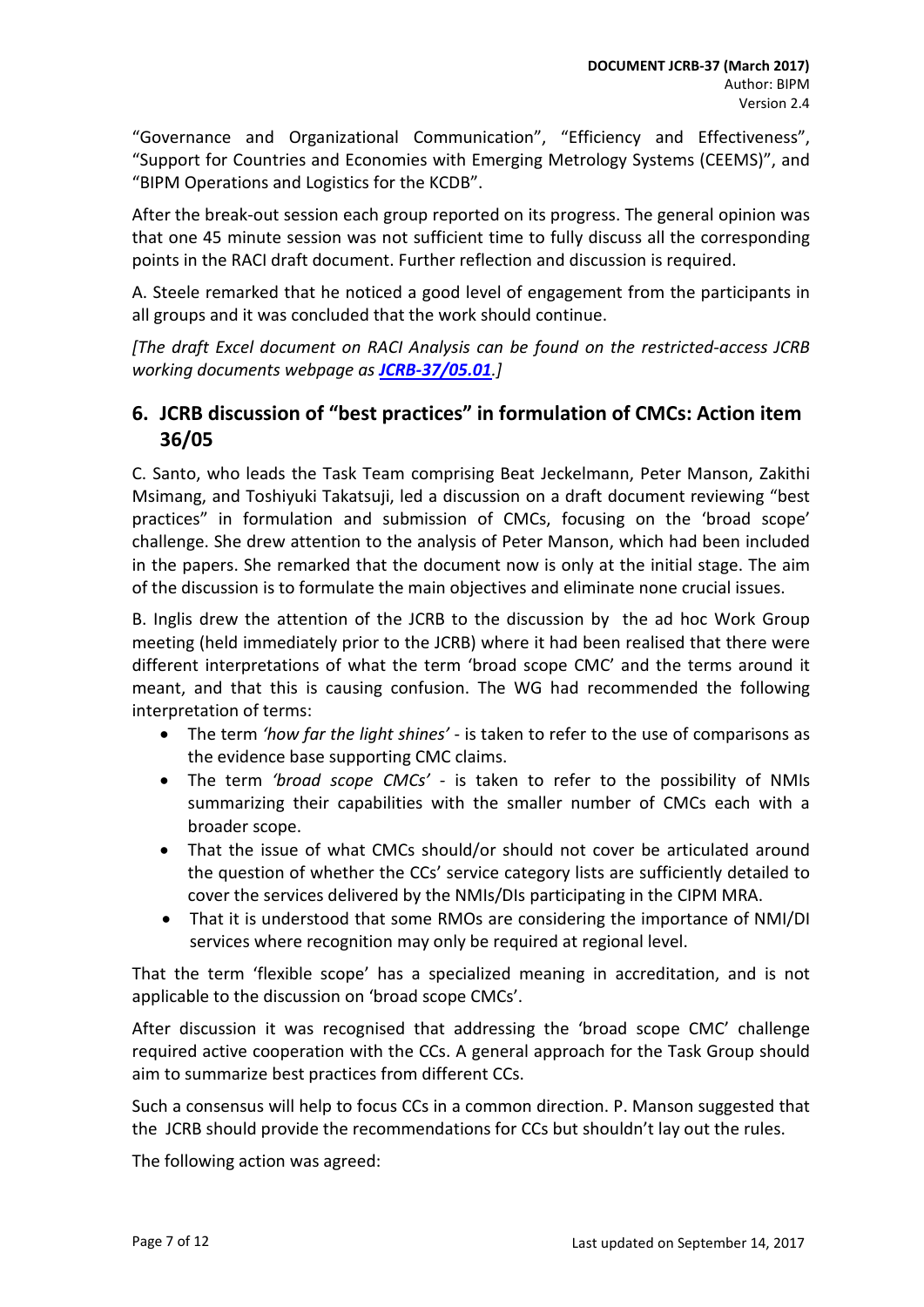*Action 37/03: The JCRB charged a task group comprising Claudia Santo (convener), Beat Jeckelmann, Peter Manson, Zakithi Msimang, and Toshiyuki Takatsuji with collating the ideas around the possibilities of 'broad-scope CMCs' such that they can be considered by the CCs (building on Action 36/05)* 

*[The background documents related to agenda item 6 can be found on the restrictedaccess JCRB working documents webpage as [JCRB-37/06.1](http://www.bipm.org/cc/JCRB/Restricted/37/Draft_document_CMCs_v02.docx), [JCRB-37/06.2](http://www.bipm.org/cc/JCRB/Restricted/37/Peter_Manson_notes.docx)]* 

# <span id="page-7-0"></span>**7. CIPM MRA documents update**

N. Zviagin made a presentation on update of CIPM MRA documents. He presented the list of CIPM MRA documents in which, following the publication of ISO 17034 on  $1<sup>st</sup>$  of November 2016, references to ISO Guide 34 were to be replaced with references to ISO 17034. The JCRB recommends that all NMIs/DIs operating to ISO Guide 34 complete the transition from the Guide to the new standard no later than November 2019.

Also a number of small changes made to the document CIPM MRA-D-04 "Calibration and Measurement Capabilities in the context of the CIPM MRA" were shown. The changes consisted in updating outdated references, modifying text in order to correspond to the present options of the system for Interregional CMC review, merging two appendices into one. Some further modifications of the text were proposed and approved by the JCRB to improve consistency.

JCRB agreed the following resolution:

*Resolution 37/1: JCRB approves the proposed changes to the suite of JCRB documents, primarily to update the references from ISO Guide 34 replacing them with ISO 17034 (following the publication of that standard in November 2016), and including a number of minor corrections, and instructs the BIPM to update and publish the guidance documents accordingly.*

*[The presentation related to agenda item 7 can be found on the restricted-access JCRB working documents webpage as [JCRB-37/07.00](http://www.bipm.org/cc/JCRB/Restricted/37/37.07_CIPM_MRA_documents_update.pptx)]*

## <span id="page-7-1"></span>**8. Status of the scope for KCDB 2.0: Action item 36/04**

S. Picard reported on the status of the scope for KCDB 2.0. She talked about the current stage of developing the technical specifications, which are well advanced, and demonstrated some principal screenshots from the future system. Her presentation was focused on possibility of integrating numerical search on CMCs into the KCDB 2.0 platform. She also talked about the request from CCL to abandon numerical value equations and instead use quantity equations.

In the course of discussion the general opinion was that the change to numerical data is necessary despite it generating some 'one off' increased workload on NMIs. A.Steele suggested finding specialists in programming to automate the process of transition to numerical data as much as possible. S. Picard confirmed that it was already planned to explore this option, as well as any other course of action that could limit the workload on the NMIs. The approach should be based on minimizing handwork and maximizing flexibility of the process. The question of whether there should be a further round of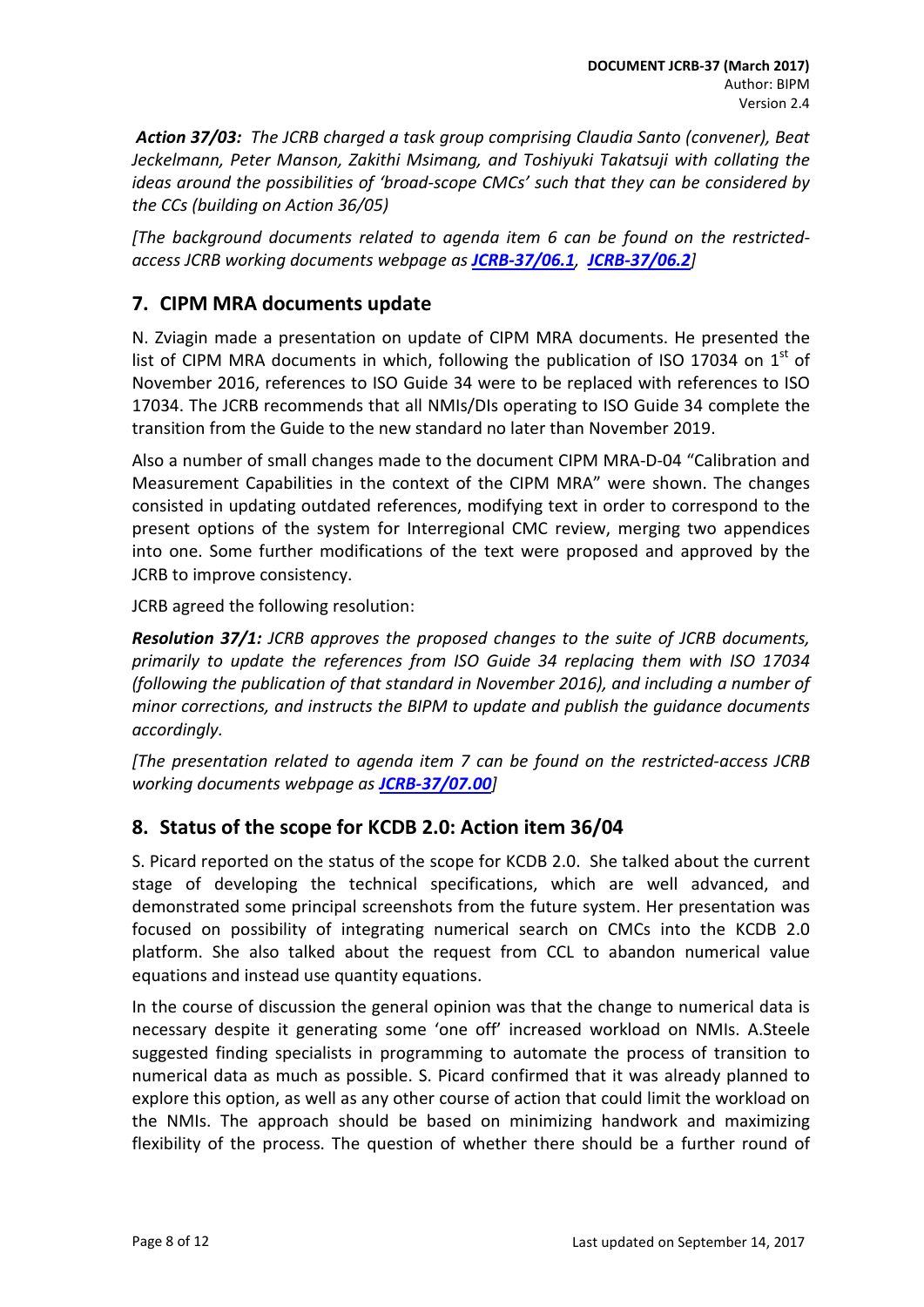consultation with CC Presidents on this issue was raised. Finally, given that three CC Presidents were present in the discussions and were supportive, the JCRB agreed that the transition to numerical data is needed and any additional discussion will only slow down the process. The following action was agreed:

*Action 37/04: The JCRB agrees with the proposal made by the BIPM that in KCDB 2.0 the range and uncertainty should, if possible, be in a numerically searchable format, noting that this would require the transform of existing CMC data and charges the BIPM to continue work on developing KCDB 2.0.*

*[The summary of functionalities of KCDB 2.0 and the presentation on KCDB 2.0 can be found on the restricted-access JCRB working documents webpage as [JCRB-37/08.00](http://www.bipm.org/cc/JCRB/Restricted/37/37.07_CIPM_MRA_documents_update.pptx) and [JCRB-37/08.01](http://www.bipm.org/cc/JCRB/Restricted/37/Presentation_on_NEW_KCDB_2.0_v3.pdf)]*

## <span id="page-8-0"></span>**9. Highlights to the RMO reports to the JCRB**

### <span id="page-8-1"></span>**9.1. AFRIMETS**

- W. Louw presented the highlights of the AFRIMETS report.
- N. Khaled presented the highlights of the AFRIMETS Quality System report.

### <span id="page-8-2"></span>**9.2. APMP**

- T. Takatsuji presented the highlights of the APMP report.
- I. Kishimoto presented the highlights of the APMP Quality System report.

### <span id="page-8-3"></span>**9.3. COOMET**

P. Neyezhmakov presented the highlights of the COOMET report, including Quality System.

#### <span id="page-8-4"></span>**9.4. EURAMET**

- B. Jeckelmann presented the highlights of the EURAMET report.
- E. Sadikoǧlu presented the highlights of the EURAMET Quality System report.

#### <span id="page-8-5"></span>**9.5. GULFMET**

O. Kanakrieh presented highlights of the GULFMET report, including Quality System.

#### <span id="page-8-6"></span>**9.6. SIM**

- C. Santo presented highlights of the SIM report.
- G. Macdonald presented the highlights of the SIM Quality System report.

*[The individual RMO reports and presentations are available on the restricted-access JCRB working documents webpage, listed as [JCRB-37/09.1.1](http://www.bipm.org/cc/JCRB/Restricted/37/AFRIMETS_Report_37th_JCRB_2017.doc), [JCRB-37/09.1.2](http://www.bipm.org/cc/JCRB/Restricted/37/AFRIMETS_QS_Report_37th_JCRB.pdf), [JCRB-37/09.1.3](http://www.bipm.org/cc/JCRB/Restricted/37/AFRIMETS_JCRB_Update_March_2017_short.pptx), [JCRB-37/09.1.4](http://www.bipm.org/cc/JCRB/Restricted/37/AFRIMETS_TCQS_report_to_37jcrb.ppt), [JCRB-37/09.2.1](http://www.bipm.org/cc/JCRB/Restricted/37/APMP_Report.doc), [JCRB-37/09.2.2](http://www.bipm.org/cc/JCRB/Restricted/37/APMP_Report_to_JCRB_March_2017.pptx), [JCRB-37/09.3.1](http://www.bipm.org/cc/JCRB/Restricted/37/JCRB_37_COOMET_Report.pdf), [JCRB-37/09.3.2](http://www.bipm.org/cc/JCRB/Restricted/37/JCRB-37_COOMET_Report_FINAL.ppt), [JCRB-](http://www.bipm.org/cc/JCRB/Restricted/37/EURAMET-Report_37th-JCRB_170303.pdf)[37/09.4.1](http://www.bipm.org/cc/JCRB/Restricted/37/EURAMET-Report_37th-JCRB_170303.pdf), [JCRB-37/09.4.2](http://www.bipm.org/cc/JCRB/Restricted/37/37th-JCRB_EURAMET_Presentation.pptx), [JCRB-37/09.5.1.](http://www.bipm.org/cc/JCRB/Restricted/37/GULFMET_Presentation_37_JCRB.ppt), [JCRB-37/09.5.2](http://www.bipm.org/cc/JCRB/Restricted/37/TC_QS_2017_JCRB_Presentation.ppt), [JCRB-37/09.6.1](http://www.bipm.org/cc/JCRB/Restricted/37/presentacionSIM_JCRB_3_2017.ppt) and [JCRB-](http://www.bipm.org/cc/JCRB/Restricted/37/QSTF_report_to_JCRB_February_2017.docx)[37/09.6.2](http://www.bipm.org/cc/JCRB/Restricted/37/QSTF_report_to_JCRB_February_2017.docx) respectively.]*

### <span id="page-8-7"></span>**10.KCDB report**

S. Picard presented a summary of the semi-annual KCDB report to the JCRB. The report included the following points:

− As of 31 March 2017, the KCDB has a total of 25 896 CMCs, with 19 699 in physics (including ionizing radiation) and 6 227 in chemistry. Over the last six months 39 countries published CMCs. The total number of CMCs increased by 310 over the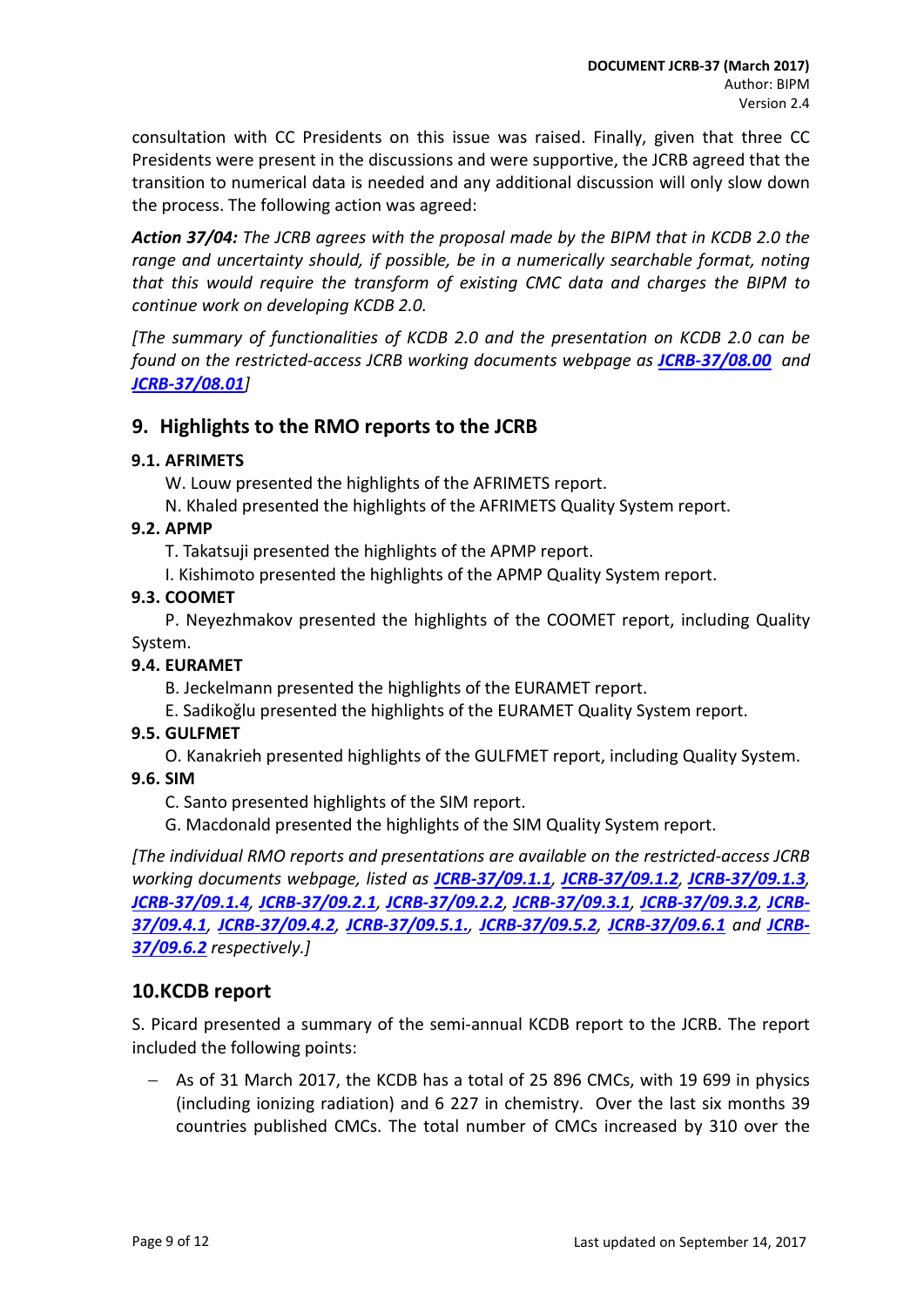last 12 months, corresponding to a relative increase of 1 % evenly distributed over Chemistry and Physics.

- − Bosnia Herzegovina provided their first CMCs in Time-Frequency and Thermometry, Macedonia published their first CMCs in Thermometry and Moldova registered their first CMCs in Ionizing Radiation.
- 231 CMCs are in grey-out status (temporarily removed from the KCDB), compared with 173 CMCs in this status as of 1 March 2016. There were no reinstatements since the last JCRB Meeting. There presently are no greyed-out CMCs in the 1-year reinstatement period. CMC that will reach the 5-year greyed-out limit in the next 6 months are Mexico (3 CMCs in PR) on 15 March 2016 and Finland (6 CMCs in M) on 28 August 2017. CMC that will reach the 5-year greyed-out limit in the next 12 months are France (1 CMC in M) on 25 November 2017, Argentina (1 CMC in L) on 29 November 2017, Belgium (6 CMCs in TF) on 5 February 2018.
	- − As of 1 March 2017, there were 1467 total comparisons in the KCDB (970 KCs, 497 SCs). Since the  $36<sup>th</sup>$  JCRB, there have been 34 comparisons registered as new: 19 KCs and 15 SCs. Reports were published for 49 comparisons since the  $36<sup>th</sup>$  JCRB.
	- − The number of comparisons seems to have reached a steady yearly increase at around +80. The total ratio of Supplementary Comparisons, 1 out of 5 in 2006, has progressively increased to 1 out of 3.

*[The KCDB report is available on the restricted-access JCRB working documents webpage listed as [JCRB-37/10.0](http://www.bipm.org/cc/JCRB/Restricted/37/KCDB_Report_to_37th_JCRB_v4.pdf) and on the unrestricted BIPM website at [http://www.bipm.org/jsp/en/ViewKCDBReport.jsp\]](http://www.bipm.org/jsp/en/ViewKCDBReport.jsp).*

# <span id="page-9-0"></span>**11.Status of CMC submissions and review / issues from Consultative Committees**

N. Zviagin made a presentation on the status of CMC submissions and review, and operation of the JCRB CMC review. Since the  $36<sup>th</sup>$  JCRB, 20 CMC sets have been published, 15 CMC sets have been submitted, 2 sets were not approved, and no sets were abandoned. As of 7 March 2017, 24 sets were in the status of "review in progress". 2 CMC sets had their last update more than 2 years ago, and 4 sets had their last update more than a year ago. RMOs whose CMCs sets were last updated in the first half of 2015 or earlier were asked to take appropriate action to bring the review process to conclusion. It was reported that 4 of the published CMC sets took longer than 200 days for the inter-RMO review; 1 of them took almost a year (350 days). In most cases the longest portion of the review was the posting of the revised file by the submitting NMI/RMO.

In the period since the September of 2016, Inter-RMO review performance (the number of reviews performed according to meeting process deadlines) was 95 % for AFRIMETS, 94% for EURAMET, 87% for GULFMET, 79% for APMP, 76% for SIM and 66% for COOMET. This time, the information on final voting was included into statistics hence the decreasing of results compared with previous time periods. The lack of voting at the final stage was the main reason for loss of review rights (4 of 4 loss of rights for SIM was due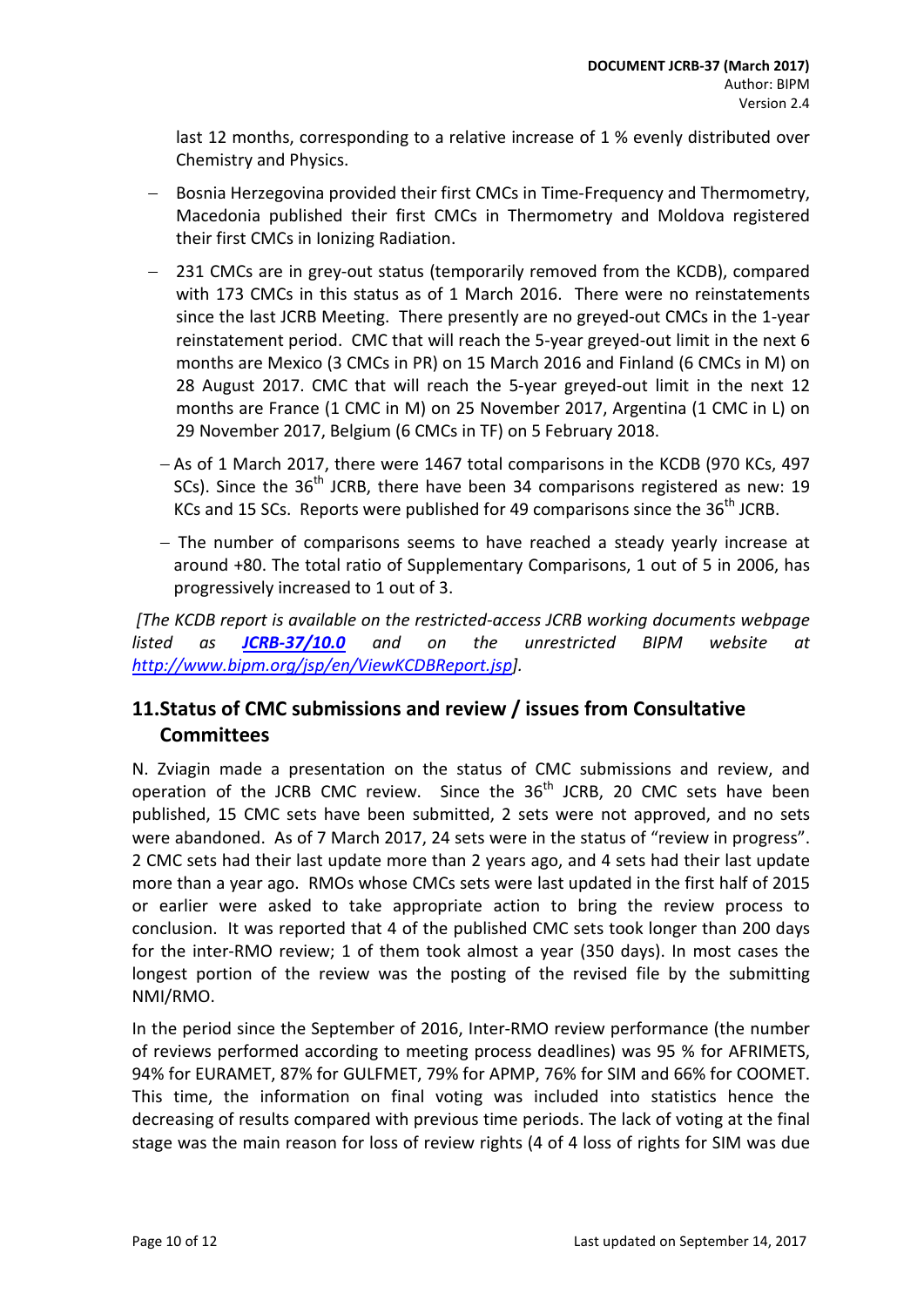to the lack of final vote). The performance of GULFMET increased significantly compared with the previous period (53 % in September 2016). COOMET has improved its performance, but still has the lowest result.

The percentage of CMC sets submitted without the required confirmation of the QMS evidence decreased but the situation still continues to occur. In the six months since the  $36<sup>th</sup>$  JCRB meeting, 100 % of CMC sets in QM and T metrology areas were submitted without the confirmation of the QMS evidence. In other areas, all sets were submitted with the required confirmation. Confirmation of QMS evidence is always verified before a CMC set is published. Only 1 CMC set that is currently in review is awaiting the QMS confirmation.

As of 14 March 2017, 99 KCs and 74 SCs are in the category of unfinished and were started 5 years or more ago. In the last six months, 5 KCs and 4 SCs were removed from the category due to being approved. The complete list of comparisons remaining in this category is available In KCDB report.

*[The CMC status report is available on the restricted-access JCRB working documents webpage listed as [JCRB-37/11.0](http://www.bipm.org/cc/JCRB/Restricted/37/37-11.0_Status_of_CMCs.pptx)]*.

## <span id="page-10-0"></span>**12.Next meetings**

The JCRB agreed to the following resolutions regarding the next three JCRB meetings:

*Resolution 37/2: The 38th meeting of the JCRB will take place on September 13 and 14, 2017 at Bern, Switzerland. The meeting will start in the morning of September 13 2017 and will last two full days if warranted by the Agenda items, otherwise for a full day and a half.*

*Resolution 37/3: The 39th meeting of the JCRB will take place on March 14 and 15, 2018 at BIPM.* 

*Resolution 37/4: The decision whether to hold a JCRB meeting in September 2018 will be taken at the 38th meeting of the JCRB in September 2017 (noting that the CGPM will be held in the November 2018). If the meeting is held then this 40th meeting of the JCRB will take place during week 37 (the week beginning September 10, 2018) and will be hosted in Dubai by GULFMET.* 

## <span id="page-10-1"></span>**13.Any other business and meeting closure**

M. Milton introduced the work of CIPM Task Group for the promotion of the SI. After a short discussion it was decided that despite the fact that 2019 will be the special year for metrology due to the redefinition of SI becoming effective on World Metrology Day in 2019 (assuming the CGPM decides in November 2018), JCRB will not change the regular schedule and World Metrology Day 2019 will be hosted by APMP.

P.Neyezhmakov presented the new COOMET Recommendation "Procedure of organization and publishing the data about calibration and measuring services of COOMET national metrological institute on CООМЕТ web resources" and welcomed all RMOs to read and make comments.